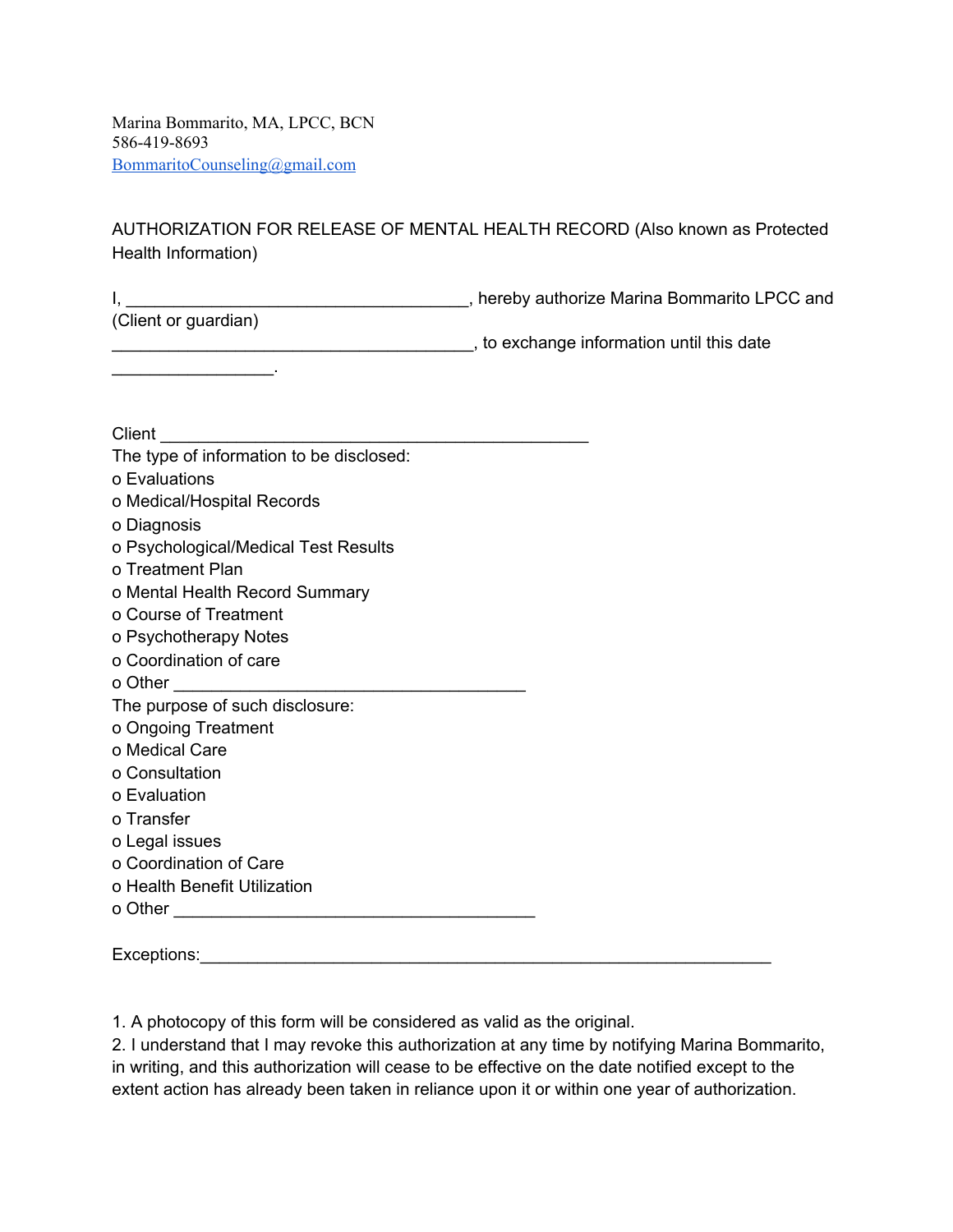3. I understand that information used or disclosed pursuant to this authorization may be subject to re-disclosure by the recipient and no longer be protected by Federal privacy regulations. However, other state or federal law may prohibit the recipient from disclosing specially protected information, such as substance abuse treatment information and mental health information.

4. I understand that my refusal to sign this Authorization will not jeopardize my right to obtain present or future treatment for my mental health except where disclosure of the information is necessary for the treatment.

5. My health care and payment for my health care with Golden Counseling Center will not be affected if I do not sign this form.

6. I understand that I can request a copy of this form after I sign it.

The designated information about me ( ) may ( ) may not be transmitted by fax, electronic mail or other electronic file transfer mechanisms. Lynette Kreidler, M.Ed.,

LPCC and the above designated person ( ) may ( ) may not discuss by telephone the content of the information released.

I hereby release all parties stated herewith from any liability resulting from the release of this information. I agree that a photocopy of this release shall be as valid as the original. I understand that my communications in therapy are protected under federal and state confidentiality regulations and cannot be disclosed without my written authorization. The information provided by a client during therapy sessions is legally confidential in the case of licensed clinical social workers, except as provided in section 12.43.218 CRS and except for certain legal exceptions. In general, these exceptions pertain to matters of danger to self or others, and to assault or neglect of children.

I further understand that the potential exists for re-disclosure of my private mental health information, and that it may no longer be protected under the HIPAA privacy regulations. This is to certify that I have given consent freely and voluntarily, and that the benefits and disadvantages of releasing the information, if known, have been explained to me.

Date:

Signature of Client or Personal Representative Letteration

FEDERAL REGULATIONS PROHIBIT THE RECIPIENT OF THIS INFORMATION FROM MAKING ANY FURTHER DISCLOSURES OF THIS INFORMATION. This authorization to disclose private health information is for the release of psychotherapy notes or purposes other than my treatment, payment or the related operations of the practice, and I understand that my authorization, or refusal, will not affect my ability to get treatment or payment. However, the Practitioner can condition